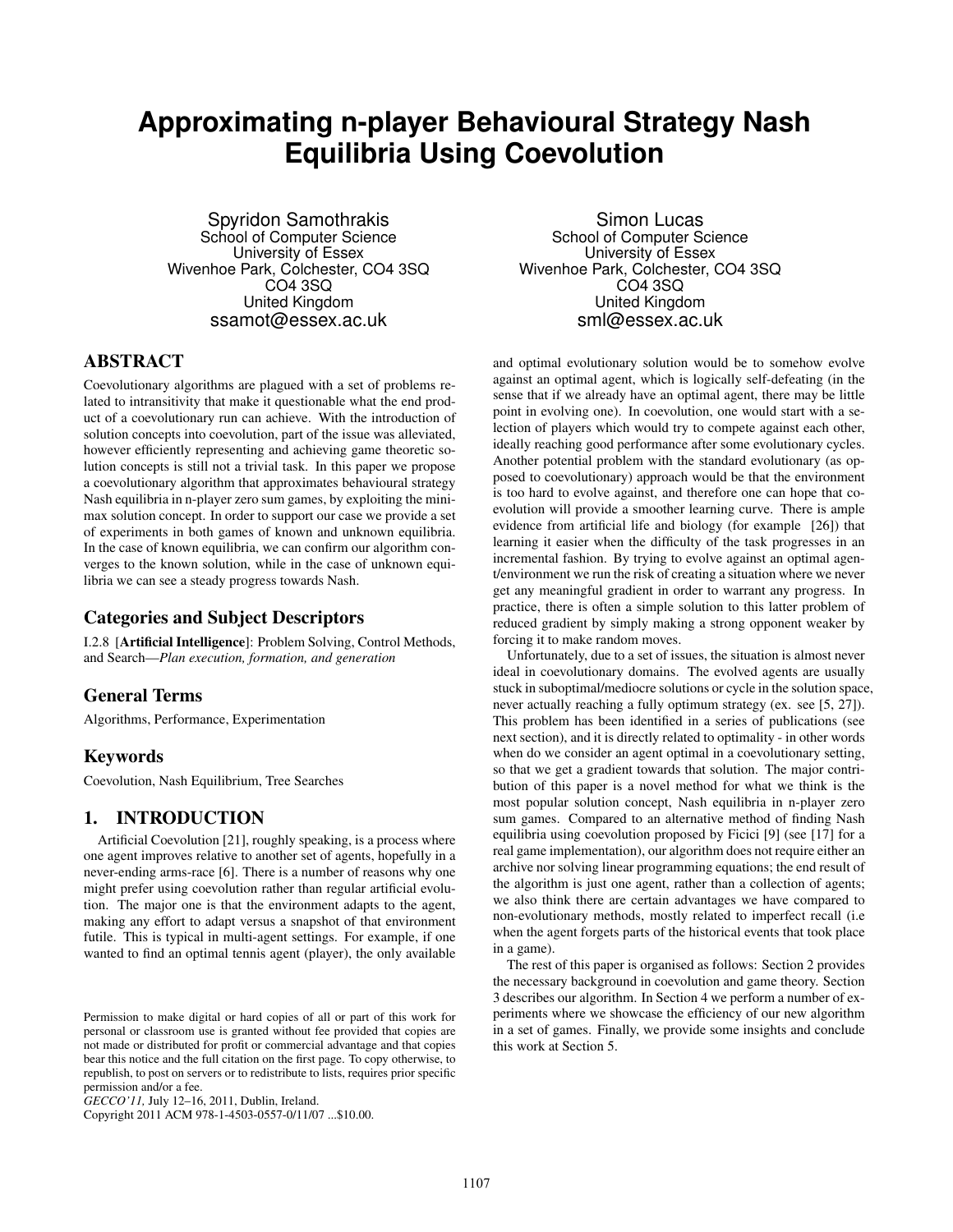## 2. BACKGROUND

## 2.1 Evolution & Coevolution

In traditional artificial evolution each individual  $g_i$  in a population of individuals  $G$  is transformed to its corresponding phenotype and assigned a value  $F : X \to R$ ,  $G \subseteq X$  where function F is termed the *fitness function*, and X is the search space. A set of operators is applied on the population (ex. mutation, crossover), and we move to the next generation. The process continues until some stopping criterion is met. Coevolution does almost the same thing, with the exception that fitness is measured relative to other agents. Thus, at least in competitive coevolution, we are trying to evolve agents in multi-agent settings. This creates a situation where there is no *objective* function to measure overall progress, but rather a series of *subjective* tests [19]. In a quite large number of cases it leads to mediocre performance from the evolved agents, mostly due to intransitivity [7]. Agent A is able to outperform agent B, and agent B outperforms agent C, but it might turn out that C is better than A.

#### 2.2 Single Agent Environments and Evolution

#### *2.2.1 Markov Decision Process*

Most policy searching problems can be conceptualised as a Markov Decision Process (MDP). The MDP is a tuple  $(S, \mathcal{A}, T, f)$  where: S is a set of states, A a set of actions,  $T(s'|s, a)$  is the probability of moving from state s to s' after action a,  $f(s, a)$ , a reward function at each state (although in practice lot's of states might have one that is 0). The MDP environment is the most commonly used environment when evolving agents. It assumes that we have a single agent environment, fully observable to the agent. One can also think of that as a singe player game. A learner's goal in this setting is to learn a controller, or a policy, that maximises reward. Evolution is used a *policy search* method, tweaking some vital parameters of a controller.

#### *2.2.2 Partially Observable Markov Decision Process*

A Partially Observable MDP (POMDP) [15] is described by a tuple  $P = \langle S, A, T, f, O, N, b_0 \rangle$ . S are the world states, A is a finite set of actions available to the agent,  $T$  is a transition function, so that  $T(s'|s, a)$  is the probability of moving from state s to s' after action a.  $f(s, a)$  is a reward function. O is a finite set of observations.  $N(a|s', o)$  is an observation function which denotes the probability of receiving observation  $o$  if the agent applies action  $a$  and the world moves to state  $s'$ .  $b_0$  is the agent's initial belief, such that  $b_0(s)$  is the probability that the initial state is s. In the POMDP setting, an agent needs to encode historical actions in the environment as well, as he is having *beliefs* over possible states. Again, one can use evolution in this setting as well, and beliefs over states can either be explicitly given to the agent (transforming the POMDP to an MDP) or hope that the evolutionary process will uncover them.

#### *2.2.3 Multi-Agent Environments and Coevolution*

The MDP and POMDP formalisms described above cannot be mapped directly to multi-agent settings, as they only account for single agent dynamics. One has to look to game theory in order to find suitable representations for multi-agent problems. Broadly speaking a game<sup>1</sup> can be defined as the tuple  $\langle N,O,\sigma,f_{\mathcal{A}},(\mathcal{I}_i)_{i\in N}\rangle$ , where N is the set of players, O are sequences of actions  $\alpha_k$  of each player (Histories) drawn of A,  $\sigma(h)$  a is a function that takes a history and outputs and action,  $f_c(\alpha|h)$  gives the payoffs, and, finally

,  $(\mathcal{I}_i)$ , is an information set, i.e. the histories which an agent cannot distinguish. For this paper, an agent and a strategy  $\sigma$  are equivalent notions. There is a number of ideas that we need to map from game theory to evolution. The first one is the concept of a *strategy*. In the case of evolution, one can intuitively think of the agent, agent policy and strategy interchangeably. The second idea is the idea of a solution concept. A solution concept is what one would deem as solution to the game and it was transferred from game theory to evolution by Ficici's Ph.D thesis [9]. In normal (single agent) evolution for example, a possible solution concept would be "the individual with the highest fitness score". In coevolution there is a number of possible solution concepts (ex. Pareto dominance, Nash, Maximum expected values, see [22]), and one has to make it explicit which one is aiming at.

#### *2.2.4 Nash Equilibria Solution Concept in Coevolution*

The Nash equilibrium is a solution concept that states that once all players have reached a specified set of strategies, none has an incentive to deviate from his strategy unilaterally. Formally , we can define  $G : (S, f_c(\alpha|h))$  as a game with n players,  $S_i$  is all possible strategies for player  $N_i$ , S is the set of all possible strategy profiles, defined as the Cartesian product between all possible strategies for each player ( $S = S_1 X S_2 X S_3 ... X S_n$ ). The payoff function is as seen previously,  $f_c(\alpha|h) = (f_1(\alpha|h), ..., f_n(\alpha|h)).$ Each player can choose a strategy  $\sigma_i$ , which creates a strategy profile  $\sigma = \sigma_1, \sigma_2, \sigma_3, \ldots, \sigma_n$ . Let  $\sigma_{-i}$  be a strategy profile that lacks a strategy for player  $N_i$ . A strategy profile  $\sigma^*$  is a Nash equilibrium if:

$$
\forall p_i, \sigma_i \in S_i, \sigma_i \neq \sigma_i^* : f_i(\sigma_i^*, \sigma_{-i}^*) \geq f_i(\sigma_i, \sigma_{-i}^*) \tag{1}
$$

In the above (eq.1), wherever one sees a strategy, it can be replaced with agent/phenotype. Although the Nash equilibria is a concept that applies to strategy profiles, i.e. collections of agents, in this paper, if a strategy if part of a Nash profile, we will call this strategy a Nash strategy.

Finding Nash equilibria might turn out to be harder than anticipated, so we alternatively should aim towards the concept  $\epsilon$ -Nash [29].

$$
\forall p_i, \sigma_i \in S_i, \sigma_i \neq \sigma_i^* : \epsilon + f_i(\sigma_i^*, \sigma_{-i}^*) \geq f_i(\sigma_i, \sigma_{-i}^*) \tag{2}
$$

#### *2.2.5 Behavioural Strategies*

It is not necessary that a single strategy for each player will suffice for Nash equilibria, it has however been proven [18] that a weighted probability over a number of *pure strategies*, known as a *mixed strategy*, will always exist in zero sum games as part of the Nash profile. In coevolution this has been solved by attributing a probability distribution over a number of evolved solutions [8]. In case an agent however has perfect recall, i.e. all past states can be remembered by our agent, one can attribute probabilities to each specific action [4] and create what is termed "behavioural strategies". Thus, at a specific state, if there are three possible actions, an agent might need to perform action one with 0.2, action two with 0.3 and action three with 0.5 probability in order to be part of Nash profile.

One might question the ability of a real organism to perform mixed strategies; it is not often that we think we might base a decision on probabilities. The primary motivator for using mixed strategies it to avoid becoming predictable. Once you become predictable, an opponent has a strong incentive to switch to a strategy that exploits your traits. If however you maintain the right balance

<sup>&</sup>lt;sup>1</sup>For exact definitions of games and strategies, please see [20]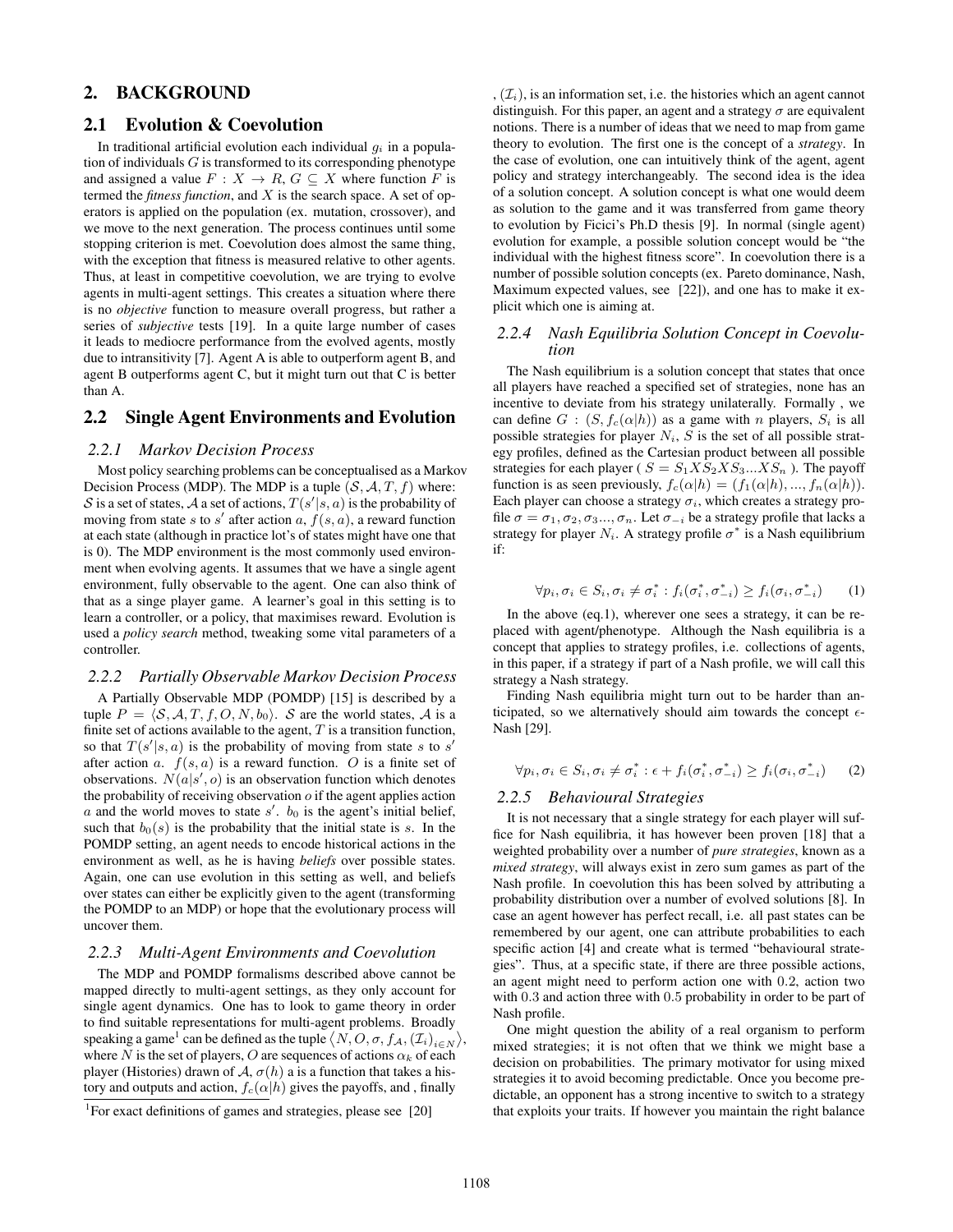between moves (while in Nash Equilibria), modelling you is not beneficial any more and any effort of your opponents to actively exploit one of your models will probably lead to bad performance from their part. Behavioural Strategies do have biological motivation; for example in [12] one can see that animals explicitly mix strategies, not just at a population level, but at personal level as well. Finally there is a whole field of study dedicated to studying human decision making at a neuronal level [14].

The advantage of using behavioural strategies rather than mixed strategies has to do with the complexity of the problem. Even in a trivial to solve game like one card poker with 13 cards, one has  $2^{26}$ pure strategies, which means at best we have to evolve that many strategy weights. On the other hand, using behavioural strategies we only have to search to search space of 26 ∗ 4 ∗ 3 real numbers in order to find a possible solution<sup>2</sup>.

#### *2.2.6 Zero Sum Games, Minimax and Nash*

Intuitively, once a strategy profile (where all the strategies are the same) is formed, one can measure a best response (BR) strategy against the profile by calculating a pure counter strategy. We can then modify our strategy so it can minimise the expect reward of the  $BR(\sigma_i)$  strategy, and keep doing that process iteratively until  $BR(\sigma_i)$  has approached zero expected reward (the player is not exploitable). Another way to see this is that we are looking for an agent that can solve the minmax problem (eq. 3), that is, we are actively trying to minimise our opponents maximum payoff; Nash equilibrium and minimax are equivalent concepts in zero sum games (but not in general sum).

$$
\underset{\sigma_1 \in S}{\arg \min} \max_{\sigma_2 \in S} f(\sigma_1, \sigma_2) \tag{3}
$$

Effectively, we are looking to improve the worst case performance of our agent. The importance of this cannot be overstated, and it is the base of most successful game playing agents (ex. chess). Unless we have a clear model of our opponents at each time step, the best strategy we can afford is one where we assume the worst possible opponent.

#### 2.3 Tree Searches

By assuming that there are two ontologically different parts of nature, other agents and the environment, and that our agent knows both about this dichotomy and that is aware of the causality of nature, we can start performing searches in the future in order to find out an optimal set of actions. The reason why we need this dichotomy is because other agents are not only observed by us, but they observe us as well. Thus they might have incentives to change their strategies based on our actions. This would in turn lead us to have an incentive to deviate from our own actions etc, ad infinitum. The process is captured in [28]. Alternatively, one can however make the assumption that the process described previously can continue for ever, so it makes sense to start thinking of your opponent as the best opponent possible. This kind of thinking has lead to wide array of algorithms that exploit the forward model mostly using tree searches, and we briefly visit them below.

#### *2.3.1 Minimax*

Provided a problem has perfect and complete information, i.e. there is no source of randomness in the world, all moves are observable, and a model of the world is encoded by the agent, one can use the minimax [23] algorithm in order to choose which action

one should perform at each time step. The agent simulates a tree of possible future states, at each level trying to identify moves that minimise his potential loss against his opponents. The idea here is, since we don't have a model of the opponents in the world, but we do have one of nature, we must try and find a worst case solution, i.e. , the equivalent of playing against the strongest possible player. Usually, because simulating the future indefinitely is computationally expensive, the search is stopped at a certain depth and some heuristic value function is used as the reward. Of course, it would all be easier if our world model included a model of our opponents, and we could simply extrapolate to the future, but in most scenarios this model is simply not there. Thus, instead of trying to win, we actively try not to lose, hoping that mistakes in our opponent behaviour will lead to his demise. The algorithm, and variations of it, have been proved extremely successful, effectively forming the basis of a large number of game players (ex. Tron, Chess).

#### *2.3.2 Expectimax*

If the underlying world/game we are trying to reason in has an element of incompleteness, i.e randomness, we need some way of encoding this randomness to our future extrapolation process. Thus, an expectimax tree is the same as a minimax tree, with the exception of random event nodes. We usually introduce, a third player, explicitly termed nature, which takes turns modifying the world in a random fashion. We now aim to find moves that minimises our losses in expectation.

### *2.3.3 Miximax*

Contrary to games of perfect information, in games of imperfect information none of the previous algorithms (i.e. minimax, expectimax and their Monte Carlo approximations) can be used. This is for two reasons: the first one is that there is nothing to min or max, as we lack knowledge about the current state the world. The second is that the nodes are not independent. Thus, even if we have an opponent model, and thus no need to min/max, we would end up solving a series of perfect information games (see figure 3). In order to counter this, one can actively learn how opponents will behave, group sets of states into information sets, and try to exploit this using perfect information tree searches. The opponent behaviour learning can potentially be done using any machine learning method. The resulting tree is called miximax [3] and behaves like a tree search on a POMDP (after it has been transformed on a MDP), although there is no explicit Bayesian belief update (a machine learning algorithm gives the requested rewards/beliefs).

#### *2.3.4 Monte Carlo Tree Searches*

The trees presented above are usually extremely long and cannot be analytically calculated, but for the smallest worlds. There are various methods of pruning the tree, and terminating the search early. Recently, a new way of approximating the tree searches has been proposed, termed "Monte Carlo Tree Search" (MCTS). In MCTS, each node in the tree is seen as multi-armed bandit [2]. The goal of the search is to "push" more towards areas of the search space that seem more promising. Although there are slightly different versions of the algorithm, the one presented in [10] is the "original" version. The algorithm can been summarised as follows; starting from the root node, expand the tree by a single node. If the node is a leaf node, back-propagate the value to the node's ancestors in the tree. If not continue expanding into deeper nodes by using a bandit strategy ex.

$$
\bar{x_j} + C \sqrt{\frac{\ln(n)}{n_j}} \tag{4}
$$

 $2$ This depends to a certain extend on the encoding we use, more concerning this in the methodology section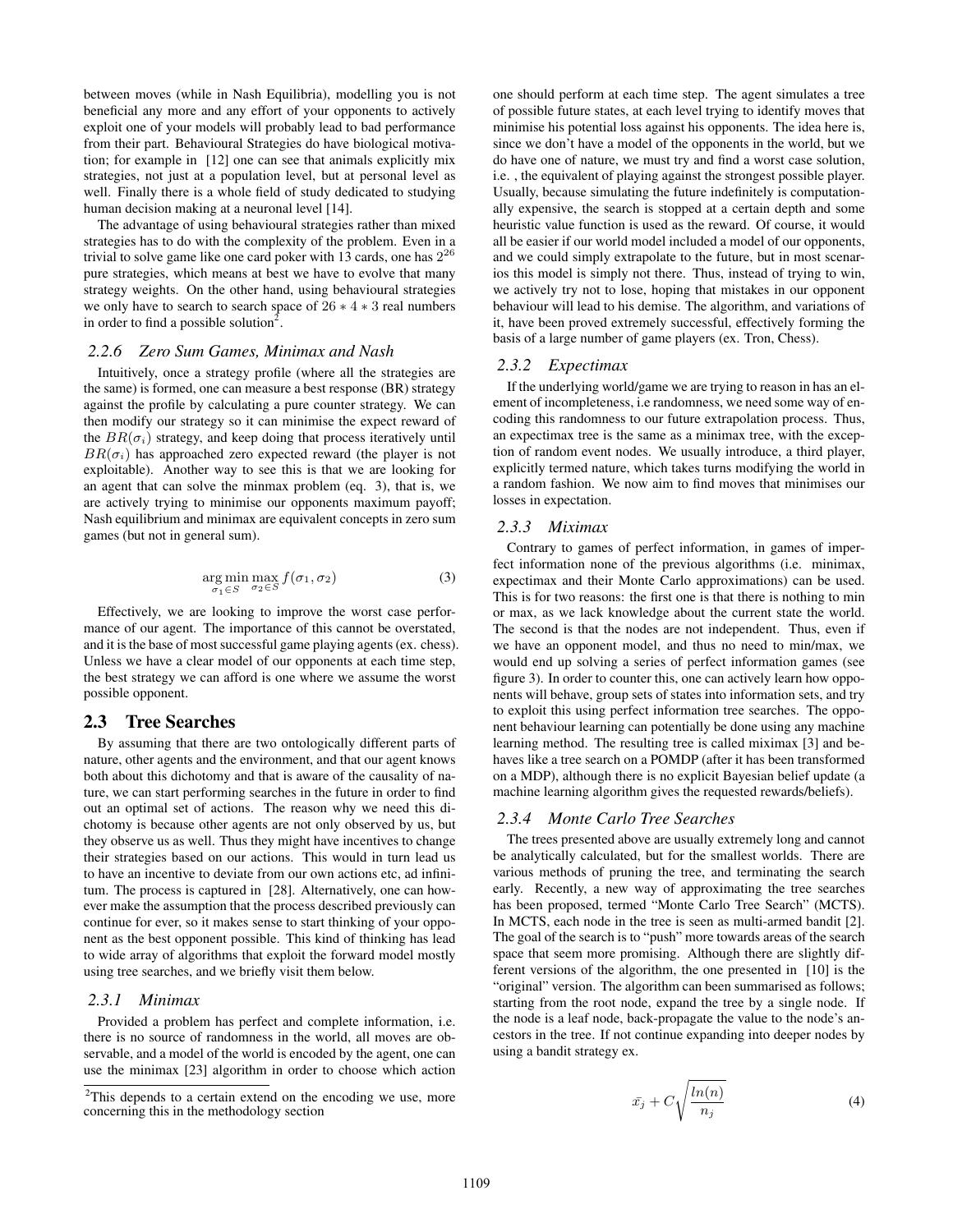

Figure 1: A sample poker tree using Bayesian updates. Observe that there is no player 2, as we have converted the game to a single player POMDP. Player two action probabilities are acquired through some machine learning algorithm.

If the node is not a leaf node, keep exploring the tree until one is reached. There have been many improvements on the algorithm above, with some modern versions barely resembling the idea originally proposed, but the concept remains the same.

## 3. METHODOLOGY

## 3.1 Evolutionary Strategies

Whenever evolution is mentioned a  $(\mu, \lambda) - CSA - ES$  [11] *Evolutionary Strategy* is used, where the parents  $\mu$  for each generation are always half the offspring population  $\lambda = 10$ . Our use of CSA-ES is mainly motived by its excellent performance in previous applications. In that respect, any evolutionary algorithm or genetic algorithm that supports a real-valued encoding could be used. In our experiments each state in the game is assigned a number of genes that are necessary to describe it (see next subsection).

## 3.2 Treating Behavioural Strategies

#### *3.2.1 Representing Behavioural Strategies*

We present two ways of representing behavioural strategies. One is by direct encoding. That is, for each tuple of histories  $(a_x^{t=0},$  $a_x^{t=1}, a_x^{t=2}, ..., a_x^{t=n-1}$  (or an abstraction of histories) we can encode another tuple  $(o_1, o_2, o_3, o_x)$  which describes the probabilities for each action using equation 5:

$$
p_a(k) = \frac{o_k}{\sum_{i=0}^n o_i} \tag{5}
$$

Another representation involves using Neural Networks(NNs). NNs are a category of universal function approximators [25] loosely based on the function of biological neurons. In this paper we will concern ourselves with one of their simpler incarnations, the multilayer perceptron. The multi-layer perceptron is an directed graph, usually set-up in an input-hidden-output layer fashion. The input vector presented to the neural network will be transformed to an output vector using equation 6.

$$
f(x) = G_2 (b_2 + W_2 (G_1 (b_1 + W_1 x)))
$$
 (6)

In our case,  $G_2$  is the sigmoid function and  $G_1$  is  $tanh$ . The inputs  $i_l$  of the network can be histories (if we we have perfect recall) or some other measurement we acquire from the game. Thus, for each history/state we provide some inputs to the neural network (ex. past histories, current state abstractions) and we get outputs which we then feed equation 5 to turn into action probabilities.

#### *3.2.2 Measuring the Expected Value of behavioural Strategies*

How can one evaluate an agent that encodes a behavioural strategy? Even if there is no source of randomness in the environment, we introduce such randomness by having our agents take actions at random. Thus, there are two ways of measuring the expected value of our agents. The first one would be pit the agents against each other and keep playing games repeatedly for a number of iterations, until we are satisfied that we have found the expected value. This might even be necessary in case where the rewards, actions and states are continuous as we might have trouble properly discretizing the resulting spaces. However if we can somehow get past this, we can easily treat the game as an expectimax tree without the min nodes. Instead of min nodes, we can now plug in the probability of each action at each state/information set. This will result in very fast and exact measurement of the expected values of all involved agents, with the drawback of a much larger memory consumption.

## 3.3 Purely Evolutionary Solution



Figure 2: Imaginary progress of the purely evolutionary version of the algorithm. The external evolutionary run tries to approach 0 (not exploitable by anyone), while the internal evolutionary runs try to maximise their maximum score, thus providing "scaffolding" (and a gradient) for the external run

We will present two methods of reaching Nash Equilibria. The first one involves using just evolution. Both algorithms are presented in Algorithm 1. For the purely evolutionary version, in order to evaluate each genome, we run a contra-evolutionary run, trying to find out exactly the worst possible performance of the genome. In short, the fitness of each genome in the outer loop is evaluated by having someone evolve an agent against it in the inner loop. The first heuristic that we use here is that we provide the inner loop a good starting point, which in symmetric games would be either the best candidate from the outer loop or the best candidate from the previous run of the inner loop. Furthermore, it makes sense to increase the number of generations in the inner loop as we progress through the generations of the outer loop. Initially, we can accept weak or mediocre response strategies, whereas in later stages we need almost optimal agents in order to measure any meaningful best response. In figure 2 we can see such an evolutionary run .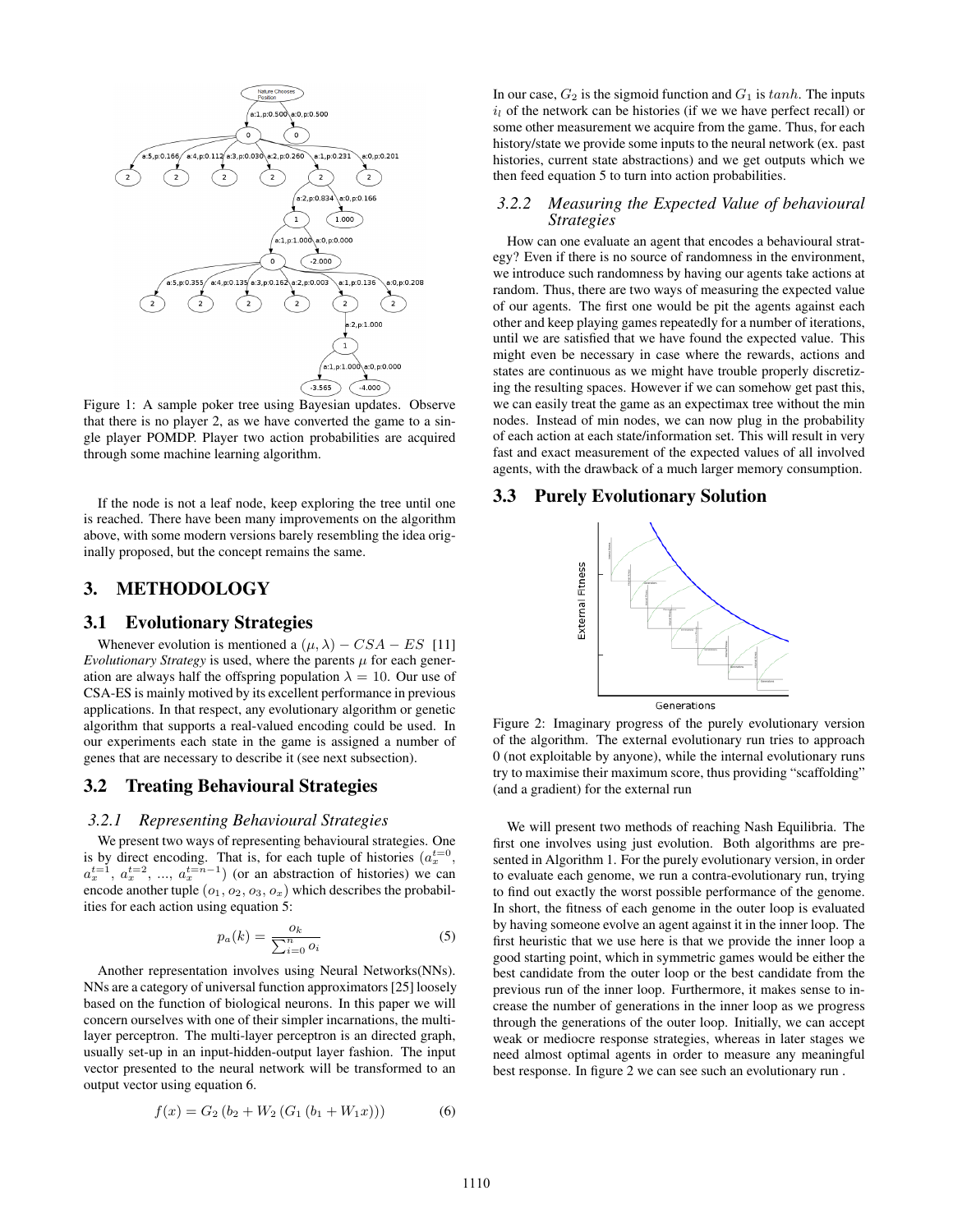Algorithm 1  $minmax - coevolve()$ 

function *coevolve*() Initialise Evolutionary Run  $k_{ou} \leftarrow$  The outer loop generations  $k_{in} \leftarrow$  The inner loop generations for  $l \leftarrow 0$  to  $l = k_{ou}$  do for each  $G_{ij}$  in  $G$  do if pureCoevolution then  $F_i \leftarrow evaluate\_inner\_loop(G_{ij}, k_{in})$ else  $Ph_i \leftarrow G_i$  // Map to phenotype  $F_i \leftarrow 0.5$  – expct-MCTS( $Ph_i$ , depth, node) // subtract from 0.5 as we normalise for zero sum games return  $MAX(F)$ end function

**function** evaluate\_inner\_looop( $G_i, k_{in}$ )  $G_{initial} \leftarrow G_i$ Initialise Evolutionary Run for  $l \leftarrow 0$  to  $l = k_{in}$  do for each  $G_{ij}$  in G do  $Ph_i \leftarrow G_i$  // Map to phenotype  $Ph_{ij} \leftarrow G_{ij}$  // Map to phenotype  $F_{ij} \leftarrow$  either play some games between the agents or evaluate exactly return  $MAX(F)$ end function

function expct-MCTS( $Ph<sub>i</sub>$ , depth, node) if *node*.isTerminal() then return  $\sum_{i=0}^{n} P(h_i) f(h_i, a)$ else if  $depth < 0$  and  $node.isNotRandom()$  then return MCTS(node,  $NN_i$ ) {perform normal single player MCTS, with the same probabilities for each node as in the non-MCTS part (see below)} else if node.isNotRandom() then  $a \leftarrow -\infty$ for each child in node do  $a \leftarrow max(a, \text{expt-MCTS}(child, depth - 1))$ else if *node*.isNature() then for each belief in node do  $P(h_i^{new})$  :=  $\sum_{i=0}^k P(h_i^{old}) P(h_i^{old} \rightarrow h_i^{new})$  {Random Nature event. Initial beliefs are set to 1.0}  $\text{expt-MCTS}(child, depth-1)$ if node.isNatureFromOtherPlayers() then  $a \leftarrow 0$ for each child in node do for each belief in node do  $P(h_i|a_k) := \frac{P(a_k|h_i)P(h_i)}{P(a_k)}$  {Bayesian belief update, using strategy  $\sigma_i$ , which is encoded in the neural network<sup>}</sup>  $a \leftarrow a + P(O, H) \max(a, \text{ expect-MCTS}(Ph_i, \text{child},$  $depth - 1)$ return a end function

## 3.4 Tree Search solution

The problem with the previous solution is that it can take a long time to converge in larger problems. We need at least  $|G|k_{in}k_{out}$ function evaluations for each generation, which is indeed slow, with  $|G|$  being the number of players at each generation. An alternative would be to roll-out a tree and perform a tree search for the worst case scenario. However, it could be the case that not all actions are observable in our perspective environment, which makes things a bit harder. At this point we can start using Bayesian reasoning in order to form beliefs over the action space - which we no longer observe. In other words, we can replace the internal evolutionary run with a model-based tree search procedure, at least in the case where we can effectively discretize the action space and the states. Thus, we can use treat the "external" agent as nature. In that sense, we have created a POMDP; We then try to find the expected value for this POMDP by converting it to an MDP and performing Monte Carlo tree searches in order to get the expected value of the worst case opponent.

### *3.4.1 Converting the POMDP to an MDP*

If the game is of perfect information, we can simply use the natural MDP that arises from the tree representation of the single player game. Assuming however that there are hidden actions, one can convert the POMDP to an MDP  $[15]^3$ . Hence, for each belief  $h_i \in H$  (eq.7) and the latest action  $a_k$ :

$$
P(h_i|a_k) := \frac{P(a_k|h_i)P(h_i)}{P(a_k)}\tag{7}
$$

Thus, assuming we have a model for our opponents,  $P(h_i)$  (the *prior*) becomes the probability of the hidden state in the current node (initially, for example, the probability of dealing card in kuhn's poker), before we make the current observation.  $P(\alpha_k|h_i)$  (the *likelihood*) is the probability that one of our opponents would do an action, given that state  $h_i$  is true; this we obtain from our opponent model (if we include the histories/other observations as well).  $P(\alpha_k)$  (the *marginal*) we get from the model again, by simply summing over all the probabilities for the last specific action in the tree.

Assuming now that nature performs a hidden action, and we are to move to a new set of states for each  $h_i$ , and with probability of moving from belief state  $h_i^{old}$  to  $h_i^{new}$  via nature hidden action a defined as  $P(h_i^{old} \to h_i^{new})$  , we can update our beliefs as follows (eq. 8):

$$
P(h_i^{new}) := \sum_{i=0}^{k} P(h_i^{old}) P(h_i^{old} \to h_i^{new})
$$
 (8)

Once we reach the terminal nodes, we now have the final probability of each hypothesis. Thus the rewards are simply (eq. 9):

$$
f(s, a) = \sum_{i=0}^{n} P(h_i) f(h_i, a)
$$
 (9)

Once this game is in this form, we can now use expectimax to find the reward that the best strategy would give us, the same way that we can do it in games of perfect information. Since expectimax's memory and speed requirements are huge, we only use expectimax to a certain depth, after which we use Monte Carlo Tree searches in order to acquire the average reward. The full algorithm is presented in Algorithm1.

 $3$ We convert to a belief MDP the same way as [15], albeit using a slightly different notation we think is more suitable for games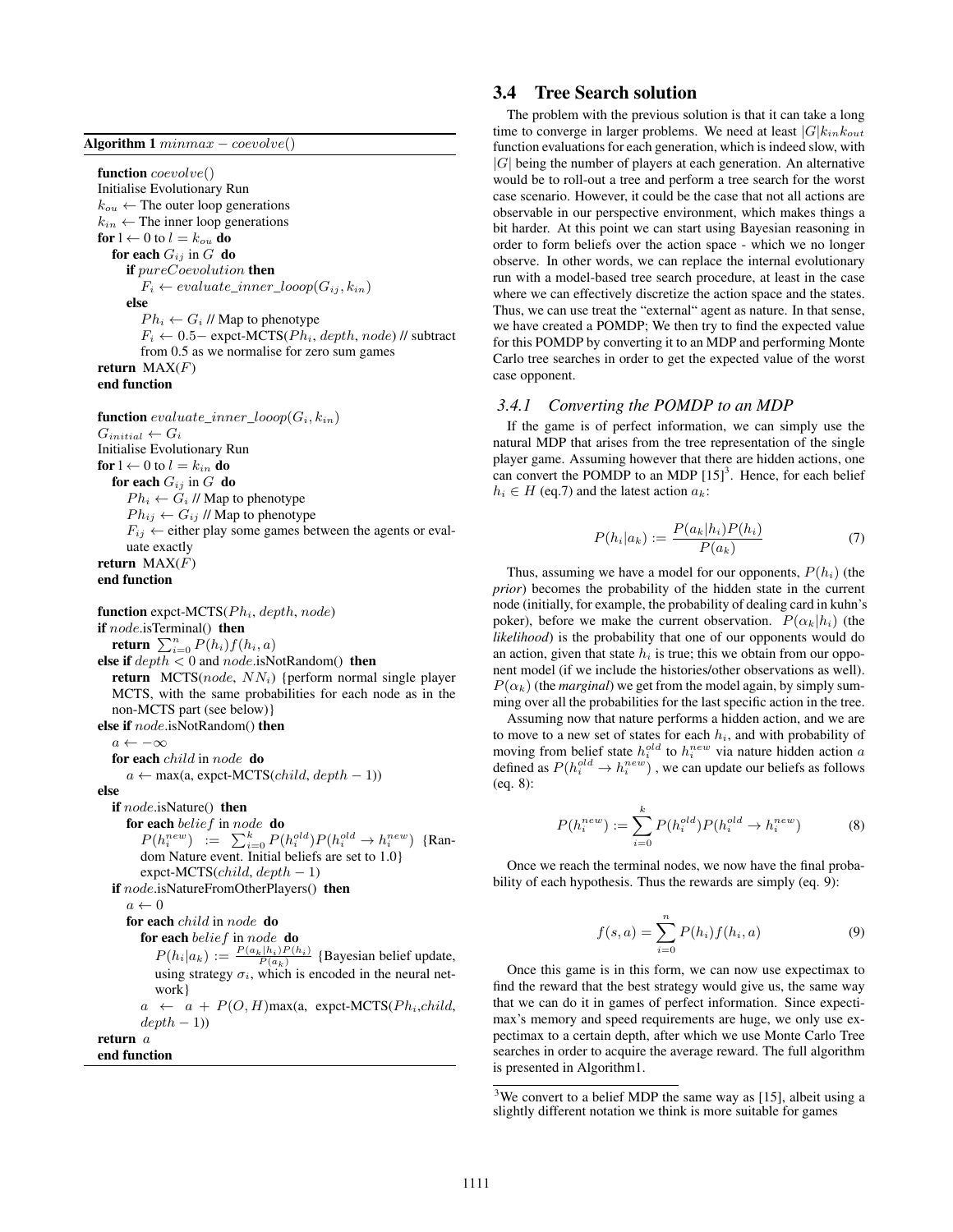## 4. EXPERIMENTS

We have provided two sets of experiments; one where we just confirm that the algorithm works if it is used in games of known equilibria and another one where we try to evolve agents for full scale two-player limit texas holdem.

#### 4.1 Simple Experiments

In the first batch of experiments, we don't use Monte Carlo tree searches, as the trees are small enough to be searched exhaustively. In the first experiment we use a vector representation of the actions (we are effectively evolving a population of agents with genome size three) using the purely evolutionary version of the algorithm presented above. We used a biased version of Rock-Paper-Scissors, first presented in [24]. The algorithm converges to the required equilibrium

- $P(rock) = 0.0625$
- P(paper) =  $0.6250$
- P(scissors) =  $0.3125$

with arbitrary precision within milliseconds. We can easily get similar results by evolving a neural network with 0 inputs<sup>4</sup> (none is needed, as there is only a single state), 1 hidden neuron and three output neurons (one for each probability of Rock, Paper or Scissor).

We can confirm that the algorithm does provide one of the solutions to Kunh's poker  $[16]$  $((1/3(0, 0, 3) +1/3(0, 1, 3) +1/3(2, 0, 3))$  $= 1/3(00, 00, 11) + 1/3(00, 01, 11) + 1/3(10, 00, 11)$  (for player two), using the original paper's encoding. In our case the behavioural strategies found after 2000 iterations(using a neural network representation and full histories) are:



- $P(Bet|(1, On Bet)) = 0.001$
- $P(Bet|(2, On Bet)) = 0.333$
- $P(Bet|(3, On Bet)) = 0.999$
- $P(Bet|(1, OnCall)) = 0.333$
- $P(Bet|(2, OnCall)) = 0.001$
- $P(Bet|(3, OnCall)) = 0.999$ .

We can also confirm that for one of the solutions for 13 card "one-card poker"<sup>5</sup>, the tree search part of the algorithm measures the total maximum exploitation value as 5 log-precisions close to

 $A<sup>4</sup>A$  zero input neural network is the equivalent of a vector, we just demonstrate here that it can be evolved

0. An example tree for both Kuhn's poker and simple card poker can be seen in figure 3. In all the card games above we evolved a neural network with three inputs (current card, player one previous action, player two previous action), 4 hidden neurons and 2 outputs (one for raise/call and one for fold).

## 4.2 Full Scale two player limit Holdem

We will not describe limit-holdem here, as we think there is an impressive amount of commercial publications tackling the subject. However, it is worth saying that holdem is a card game of poker, with multiple betting rounds. It is an imperfect game, with imperfection stemming from the fact that nature is performing hidden moves. It is also incomplete, due to the existence of nature (the card deck). The game, even in the 2 player abstracted version can have a huge number of tree nodes  $(10^7 - 10^8)$ . In order to evolve full scale poker players for heads up limit holdem, we performed a number of heuristics so we could create a sensible abstraction. The resulting miximax tree is still huge (tens of millions of nodes), but it's manageable by today's computers. The process of abstraction followed is similiar to the one presented in [13]. First, we abstracted the game into 6 buckets using K-Means++ [1] with only one dimension. In order to extract features for each round, we map the expected value of each 2-card, 5-card, 6-card and 7-card combination in a probabilistic fashion, using Monte Carlo sampling. We perform  $4,000,000$  for each of the 169 possible preflop hands, 100 iterations for each resulting sequence for flop and turn, while we perform 10 random rollouts for each river combination.We then associate each bucket with the probabilities of moving to another bucket in the next round (see figure 5).



Figure 5: 4 Bucket clusters for each round of poker (for illustration purposes, we use 6-bucket clusters in our experiments). Please note that due to K-Means++ there are different probabilities for each each cluster, as it groups a different number of cards. Thicker lines represent higher transition probabilities, while the number of each circle represent the minimum and max expected value in a bucket.

For the agent, we evolve a set of tuples, each of which has three possible actions (fold, call, raise). Each tuple contains the following "inputs"

- The current bucket (i.e. from 0 to 5)
- The current round (from 0 to 3)
- The current position of the button (0 or 1)
- The raises of our current player in this round
- The opponent raises in this round.

<sup>5</sup> http://www.cs.cmu.edu/ ∼ggordon/poker/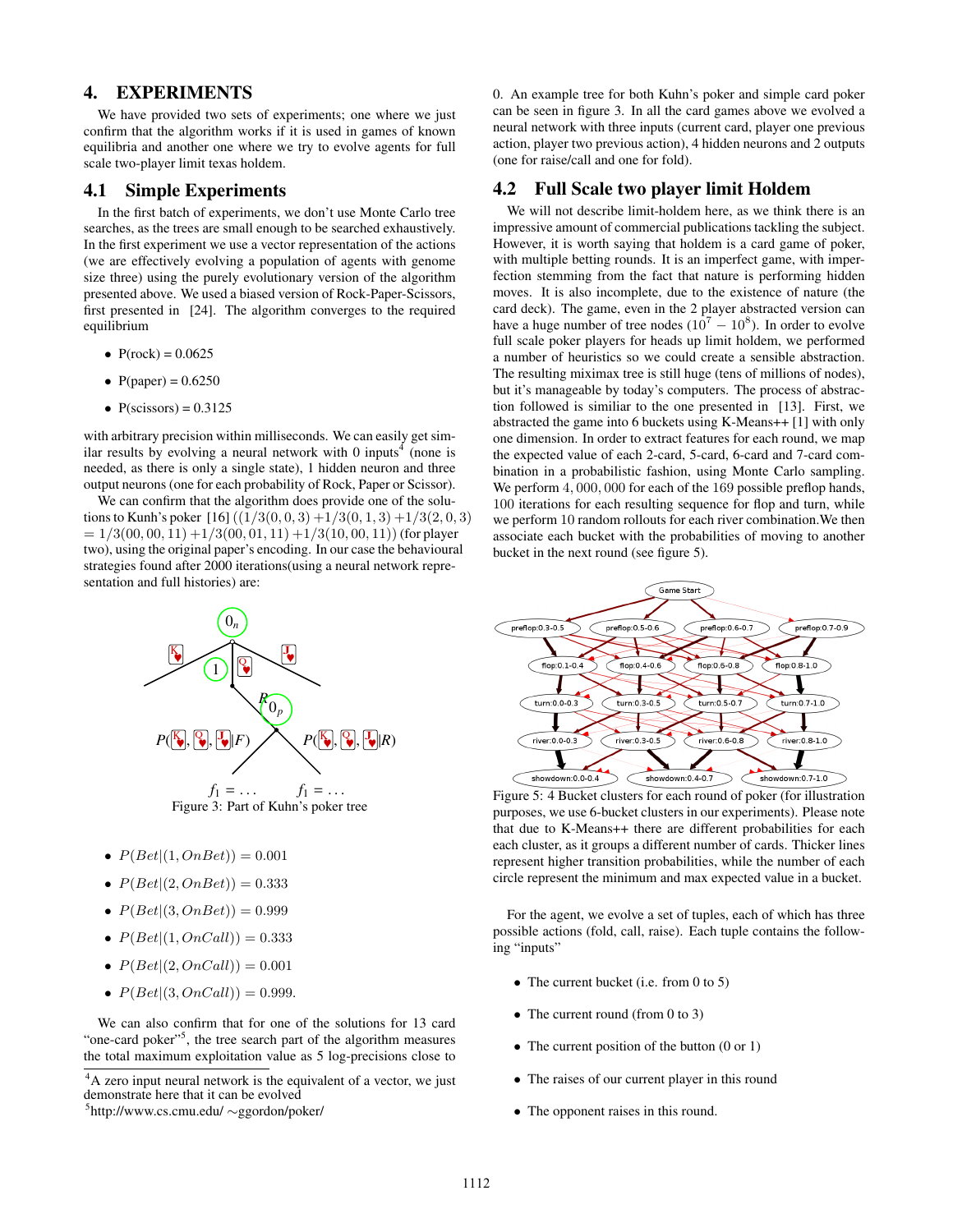

Figure 4: Intensity plots for agent actions (no raises at all on top row, 1 raise in current round from the opponents on bottom row)

We evolved the agent for 200 generations, with a population of 16, which took approximately  $12$  hours<sup>6</sup>. The resulting agent is exploitable by 0.84 bets (with 1.5 bets being the the exploitability of an always folding player). The bets are set to 1 in the first two rounds (pre-flop and flop) and 2 during turn and river. For MCTS we used a maximum expectimax depth of 9, from which point onwards we used Monte Carlo tree searches for one thousand iterations. The progress can be seen in figure 6.

In figure 4 we can see an intensity plot for each action on each round, with darker colours meaning higher probability of an action. On the top row, we can see the agent's behaviour when there has been no raise. The same agent's behaviour can be observed in the bottom row, but this time when when a single raise took place during the current round. One can see that the agent is reasonable, although there are obviously still some inconsistencies (for example on the top row, an agent which hadn't yet seen any action might fold on preflop on some rare occasions, a senseless action).

We think its premature to compare directly with the best known algorithm to date for finding equilibria in large games, Counterfactual regret(CFR) [29]), as we have both imperfect recall and used significantly less computing power than CFR. We do require significantly less space for our policy (orders of magnitude) as we use a function approximator. However it is our belief that we can now attack larger games where the amount of computing resources required is currently prohibitive for CFR, albeit with less accuracy.



Figure 6: CMA-ES converging towards towards Nash VS number of function evaluations. The first graph on the left is the external fitness, while the graph on the right portrays the evolved genome

## 5. DISCUSSION & CONCLUSION

We have presented a novel method for approaching Nash equilibria in multi-player games. Two different algorithms were presented and evaluated, one based purely on evolutionary methods, and one mixing evolution with Monte Carlo tree searches. To the best of our knowledge this is the first time behavioural strategies have been directly attacked by coevolution (in the context of game-theoretic optimal solutions) and the first time one can approach Nash equilibria with arbitrary precision using evolutionary methods alone. Our method lacks convergence proofs, as it mostly depend on the quality of the genetic algorithm/evolutionary strategy used, and this might not be appealing to a number of game theory practitioners. We think however that especially in A.I., clean cut and dry solutions

<sup>&</sup>lt;sup>6</sup>We use a Core i7 950 machine in all experiments, with 8 parallel threads